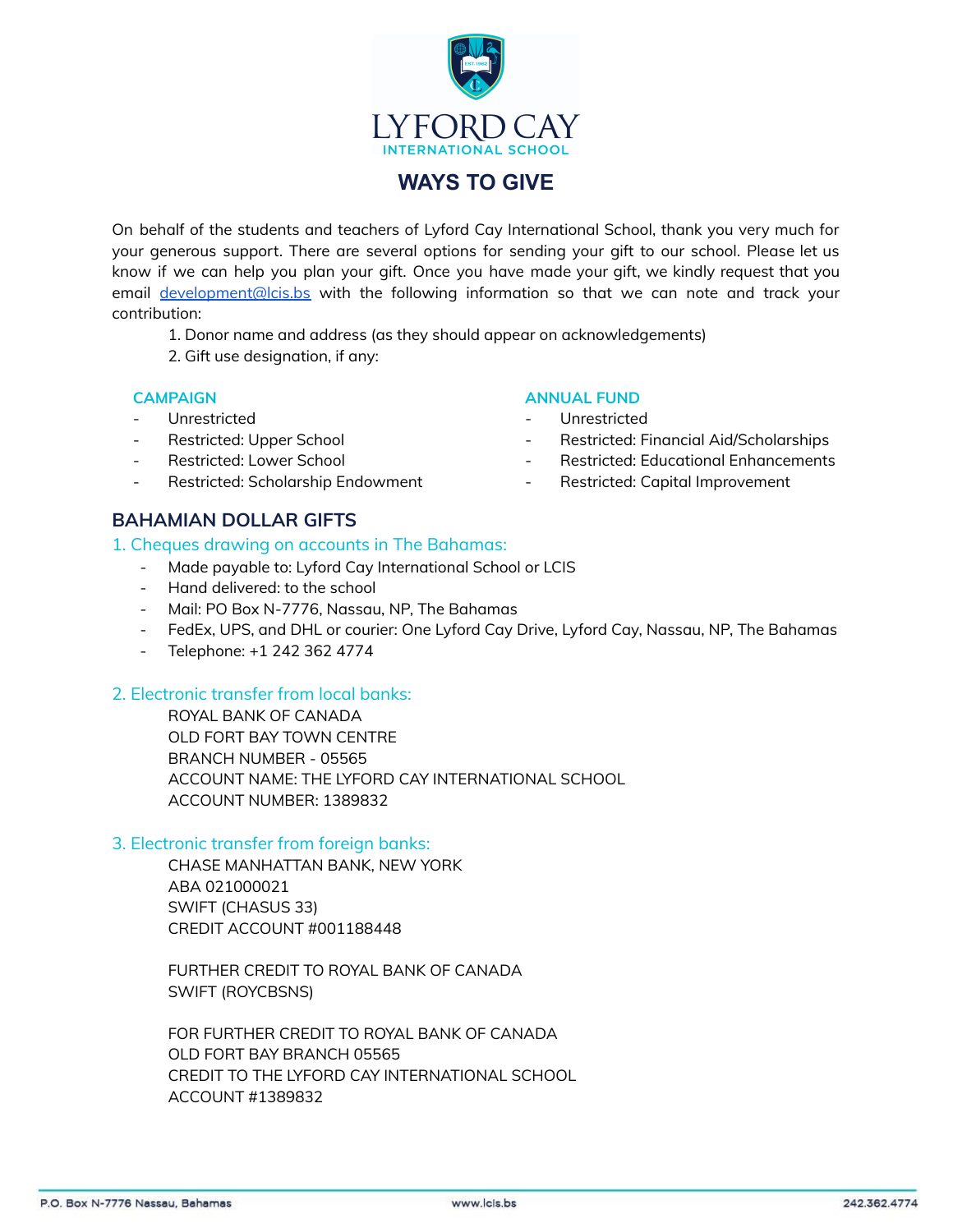# **US DOLLAR GIFTS**

For our supporters who wish to receive tax deductions in the United States, gifts may be made through The Lyford Cay School Foundation, a US-based 501(c)(3). **Federal I.D. Number: 51-0495259.**

### 1. Checks drawing on accounts in the US:

- Made payable to: Lyford Cay School Foundation
- Hand delivered: to the school
- Mail: Lyford Cay School Foundation c/o ISS, PO Box 5910, Princeton, NJ 08543 USA
- FedEx, UPS, and DHL or courier: 51 Roszel Road, Princeton, NJ 08543 USA
- Telephone : 609 452 0990

#### 2. Electronic transfer from US banks:

TD BANK 3470 Quakerbridge Road Mercerville, NJ 08619 Account #7856737528 ABA: #031201360 Swift: NRTHUS33

## 3. Credit Card:

Please go to the online [giving](http://www.lcis.bs/givenow) page of the website to set up one-time or recurring gifts.

# 4. Securities:

Securities will be valued at the average of the high and low trades on the date of transfer to the Foundation. Stocks being donated should be transferred electronically from the donor's broker as follows. Please notify [development@lcis.bs](mailto:development@lcis.bs) with your transfer details:

| Via DTC Transfer:         | UBS Financial Services, Inc. DTC# 0221               |
|---------------------------|------------------------------------------------------|
|                           | Account#: PT25724-02                                 |
|                           | Michael P. Gara, Senior Vice President - Investments |
|                           | Phone: (609) 951-5611                                |
|                           | michael.gara@ubs.com                                 |
| Via Wire Transfer: UBS AG |                                                      |

ABA: 026007993 Beneficiary: UBS Financial Services, Inc. Acct# 101-WA-258641-000 Further Credit: Lyford Cay International School Foundation Account#: PT25724-02